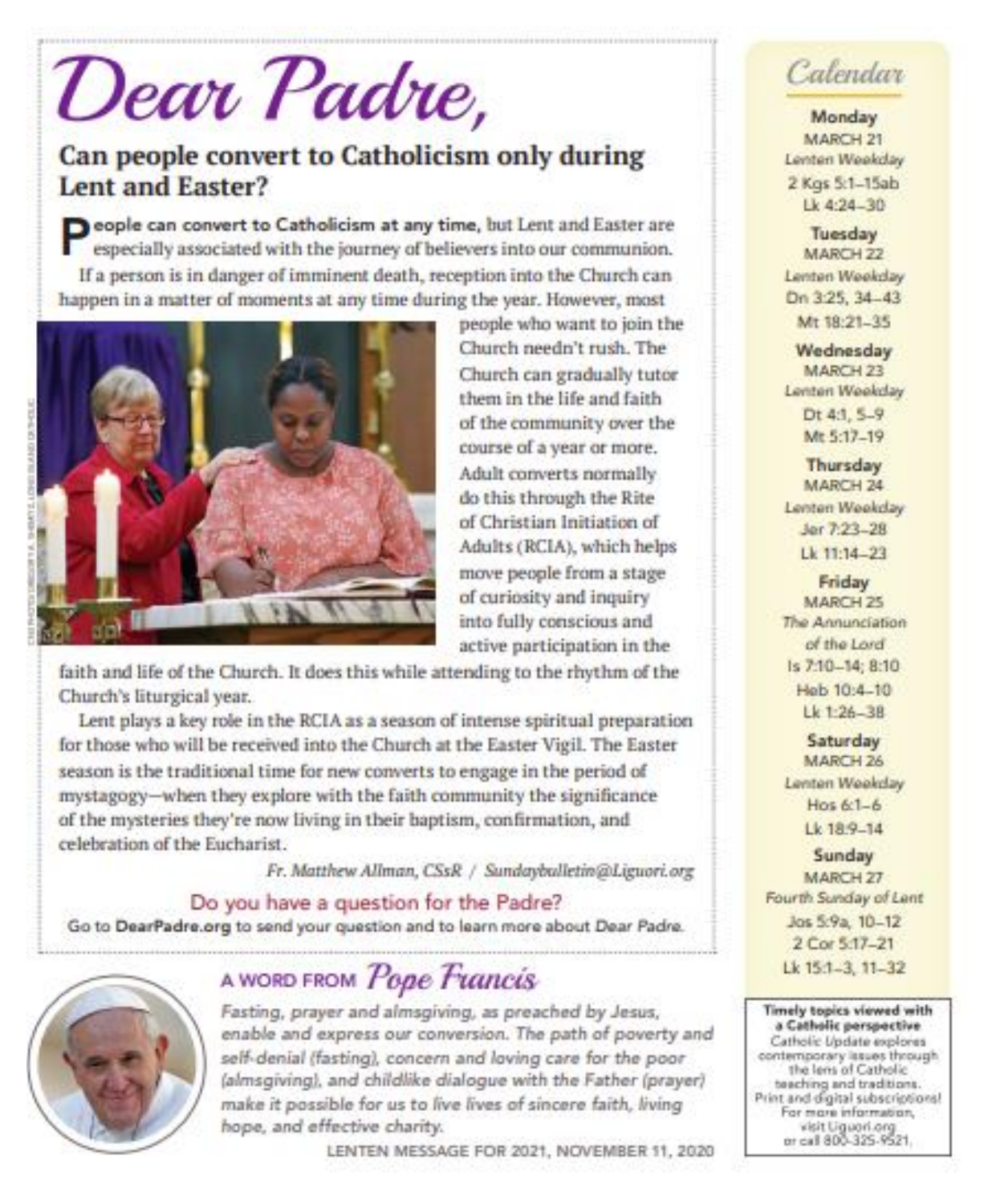

Third Sunday of Lent March 20<sup>th</sup> 2022



## St. Ann Catholic Church & Our Lady of Chartres Mission *Pastor: Reverend Fr. David Milton Office phone: 228-832-2560, Hours: Monday-Friday 9am-3pm.*  Web: www.stannparishlizana.org --- Email: stanngulfport@hotmail.com



#### **St. Ann Mass Schedule & intentions**

Sat. March 19<sup>th</sup> 5:00pm Ex. Society Sun. March 20<sup>th 9:00am William Demello <sup>+</sup></sup> Sun. March  $20<sup>th</sup> 6:00$ pm Ex. Society **Our Lady of Chartres Mass Schedule**  $\overline{\text{Sun}}$ . March  $20^{\text{th}}$  7:30am the Ukraine

**SACRAMENT OF RECONCILIATION Before Mass and by Appointment**

Wednesday, March 23th 6:00pm Ex. Society March 9th 8:00am Glen Parker Thursday, March 24th 8:00am Unspoken Int  $\frac{1.05 \text{ m}}{1.05 \text{ m}}$  8.00am Glispone Friday, March 25<sup>th</sup> 8:00am Marie Robichaux Monday, March  $21<sup>th</sup> 8:00$ am the Ukraine

Saturday, March 26th 5:00pm Padre Pio Sunday, March 27<sup>th</sup> 9:00am Ex. Society Sunday, March 27th 6:00pm Ex. Society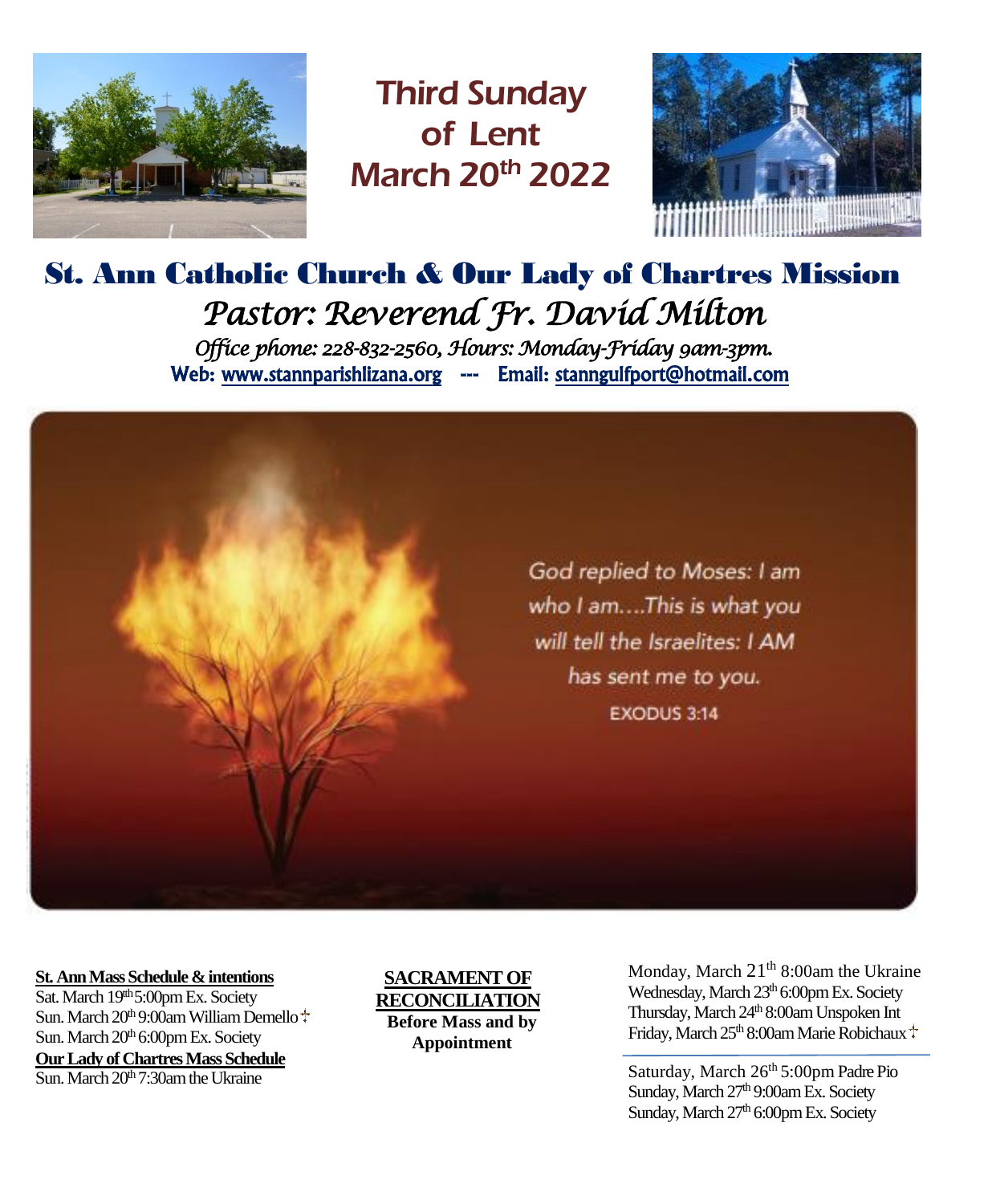### *From Father David's Desk...*

## *I Am!*

If you have ever tried to explain a profound experience of love, fear, or excitement; of music, nature, or life itself, you know that no words can adequately capture the essence of that experience. If it is thus with a human experience, what must it be like with an experience of God?

Such was the situation with Moses. He came upon a bush that was burning, yet not burning up. He probably thought that this was an unfamiliar natural phenomenon. It was only as he got closer, and a voice spoke to him that he realized it was not natural at all. It was a sacred event unfolding at a sacred place. There God said: "I am the God of your father" (Exodus 3:6). This was an identification, but not a name. It was only later when Moses asks for God's personal name that God's real identity was revealed. Or was it?

Scholars agree that the name given is some form of the verb "to be," but they are not in agreement as to which form. Is it "I am who I am," "I will be who I will be," or "I cause to be what has come to be"? The name indicates that God is the power of existence, but it is not clear what this means or how it works. Some commentators maintain that God is telling Moses and us: This is as close to my full identity as you can come. You wouldn't understand it anyway. Be satisfied knowing that "I Am."

FOR Reflection

- \* Reflect on this idea: profound human experiences open our minds and hearts to the experience of God.
- \* Remember, this mysterious incomprehensible God cares for each of us.

**St. Ann Stewardship:** Identifiable: \$2745.00 – Loose: \$324.00 Children: \$10.34 (ACH: \$675.00) **Total: \$3079.34 OLC Stewardship:**

Identifiable: \$355.00 – Loose: \$134.00 **Total: \$389.00**

#### **6:00PM MASS Cancellation**:

The 6:00pm Mass will be cancelled starting April  $9<sup>th</sup>$ . Should you have any questions please contact Fr. David

#### **Lenten Adoration Schedule:**

*Adoration for First Fridays* during Lent will be from 8:30am to noon in the Adoration Chapel.

*Adoration for all other* Fridays will remain 8:30am to 9:30am in the Chapel.

#### **ST. ANN'S Lenten Retreat:**

In preparation for Easter, St. Ann's parish will be hosting a Lenten Retreat April 2<sup>nd</sup> from 11am to 5pm. A penance service and Mass will be held after lunch. **Guest Speaker**: Fr. Michael O'Conner

**Retreat Sign-up Sheet** is in the back of church. Please add your name should you wish to attend.

#### **STATIONS of the Cross:**

Stations of the Cross will be held each Friday during the Lenten season beginning at 6:00pm in the Church.